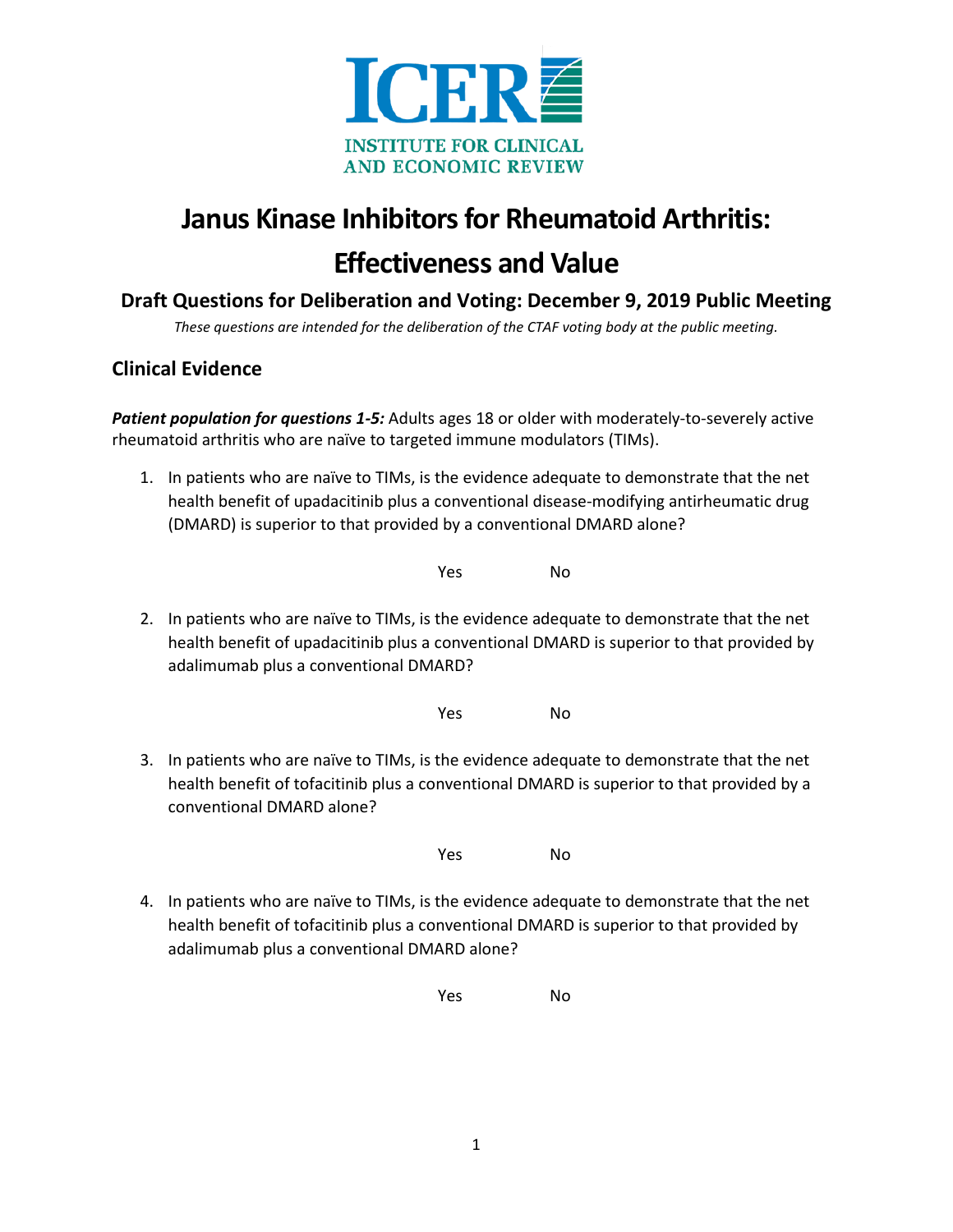5. In patients who are naïve to TIMs, is the evidence adequate to distinguish the net health benefit between upadacitinib and tofacitinib?

Yes No

**5a. If the answer to Q5 is Yes**: Based on the available evidence in patients who are naïve to TIMs, which therapy has greater net health benefit: (a) upadacitinib plus a conventional DMARD, or (b) tofacitinib plus a conventional DMARD?

a. Upadacitinib b. Tofacitinib

Patient population for questions 6-8: Adults ages 18 or older with moderately-to-severely active rheumatoid arthritis who are TIM-experienced.

6. In patients who are TIM-experienced, is the evidence adequate to demonstrate that the net health benefit of upadacitinib plus a conventional DMARD is superior to that provided by a conventional DMARD alone?

Yes No

7. In patients who are TIM-experienced, is the evidence adequate to demonstrate that the net health benefit of tofacitinib plus a conventional DMARD is superior to that provided by a conventional DMARD alone?

Yes No

8. In patients who are TIM-experienced, is the evidence adequate to demonstrate that the net health benefit of baricitinib plus a conventional DMARD is superior to that provided by a conventional DMARD alone?

Yes No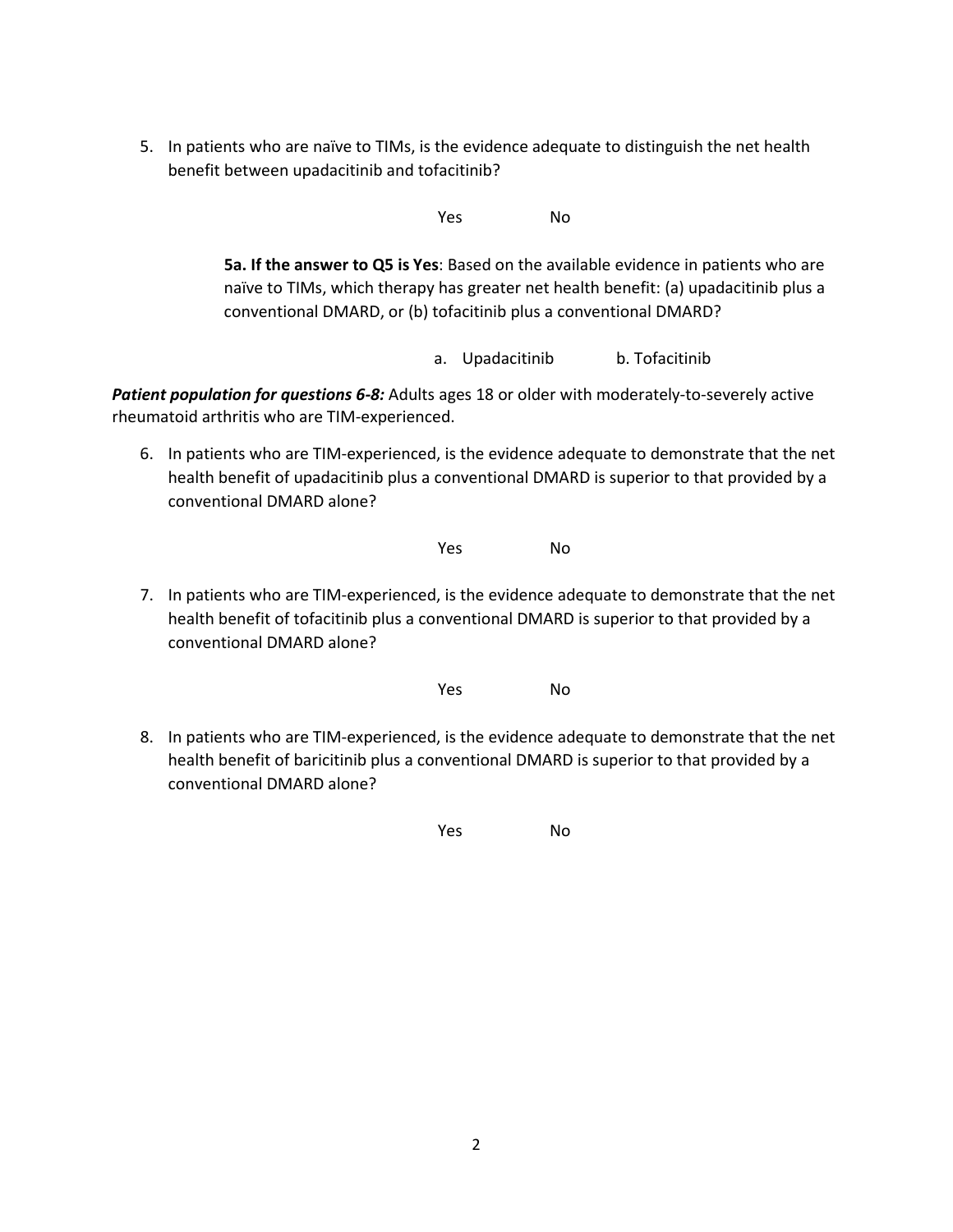### **Potential Other Benefits and Contextual Considerations**

*Patient population for questions 9-10:* Adults ages 18 or older with moderately-to-severely active rheumatoid arthritis who are TIM-naïve and TIM-experienced.

- 9. Does treating patients with JAK inhibitors plus a conventional DMARD offer one or more of the following potential "other benefits" in comparison to conventional DMARDs alone? (Select all that apply.)
	- a. These interventions offer reduced complexity that will significantly improve patient outcomes.
	- b. These interventions will reduce important health disparities across racial, ethnic, gender, socioeconomic, or regional categories.
	- c. These interventions will significantly reduce caregiver or broader family burden.
	- d. These interventions offer a novel mechanism of action or approach that will allow successful treatment of many patients for whom other available treatments have failed.
	- e. These interventions will have a significant impact on improving patients' ability to return to work and/or their overall productivity.
	- f. There are other important benefits or disadvantages that should have an important role in judgments of the value of these interventions:
- 10. Are any of the following contextual considerations important in assessing the long-term value for money of JAK inhibitors? (Select all that apply.)
	- a. These interventions are intended for the care of individuals with a condition of particularly high severity in terms of impact on length of life and/or quality of life.
	- b. These interventions are intended for the care of individuals with a condition that represents a particularly high lifetime burden of illness.
	- c. These interventions are the first to offer any improvement for patients with this condition.
	- d. There is significant uncertainty about the long-term risk of serious side effects of these interventions.
	- e. There is significant uncertainty about the magnitude or durability of the long-term benefits of these interventions.
	- f. There are additional contextual considerations that should have an important role in judgments of the value of these interventions: \_\_\_\_\_\_\_\_\_\_\_\_\_\_.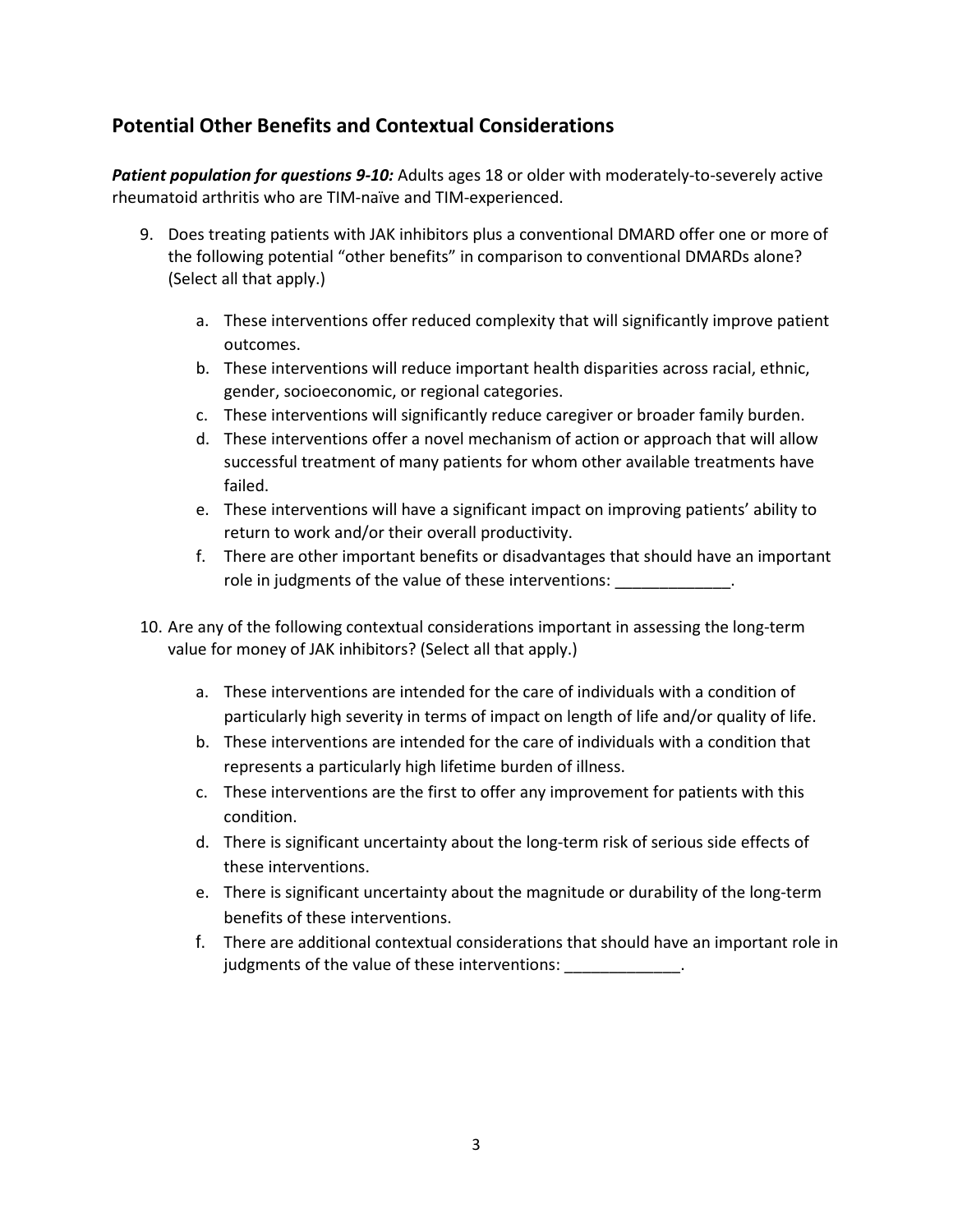## **Long-Term Value for Money[1](#page-3-0)**

*Patient population for questions 11-13:* Adults ages 18 or older with moderately-to-severely active rheumatoid arthritis who are naïve to TIMs.

- 11. Given the available evidence on comparative effectiveness and incremental costeffectiveness, and considering other benefits, disadvantages, and contextual considerations, what is the long-term value for money of treatment at current pricing with upadacitinib plus a conventional DMARD versus conventional DMARDs alone?
	- a. Low long-term value for money
	- b. Intermediate long-term value for money
	- c. High long-term value for money
- 12. Given the available evidence on comparative effectiveness and incremental costeffectiveness, and considering other benefits, disadvantages, and contextual considerations, what is the long-term value for money of treatment at current pricing with upadacitinib plus a conventional DMARD versus adalimumab plus a conventional DMARD?
	- a. Low long-term value for money
	- b. Intermediate long-term value for money
	- c. High long-term value for money
- 13. Given the available evidence on comparative effectiveness and incremental costeffectiveness, and considering other benefits, disadvantages, and contextual considerations, what is the long-term value for money of treatment at current pricing with tofacitinib plus a conventional DMARD versus conventional DMARDs alone?
	- a. Low long-term value for money
	- b. Intermediate long-term value for money
	- c. High long-term value for money

<span id="page-3-0"></span><sup>&</sup>lt;sup>1</sup>As described in ICER's value assessment framework, questions on long-term value for money are subject to a value vote when incremental cost-effectiveness ratios for the interventions of interest are between \$50,000 and \$175,000 per QALY in the primary base-case analysis.